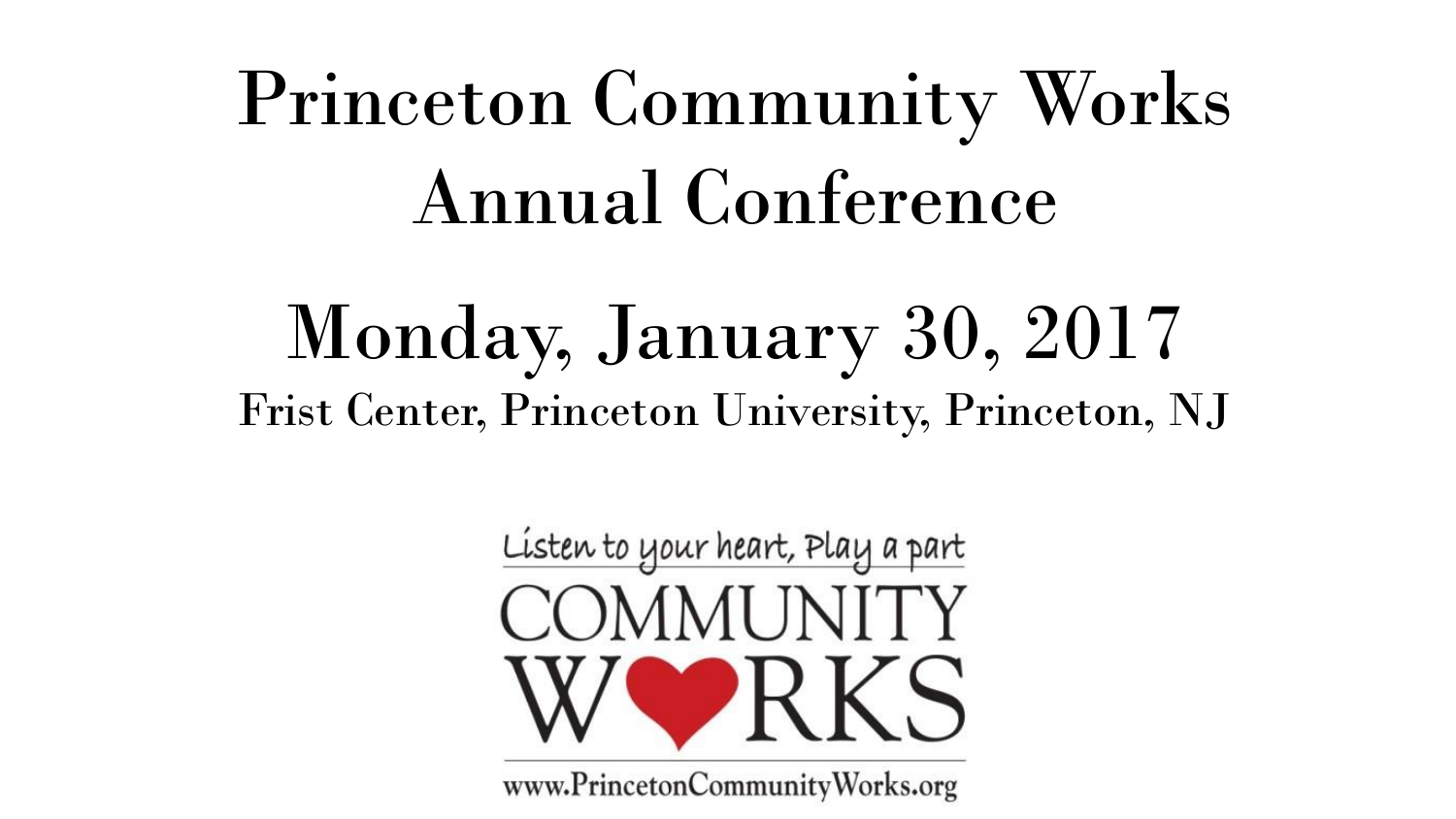### **Networking Rocks!**

Please sit in the "balloon" area matching the color of your bag. Sit with people you don't know.

Please open the bag. Share with the people sitting around you why your rocks are important to you and your organization. If the word on your rock doesn't apply to you, please feel free to trade.

This is an opportunity  $-$ 

- -To meet people you don't know
- -To find out about other organizations
- -To share resources

-To help make community work

#### Have fun!



*You Rock!*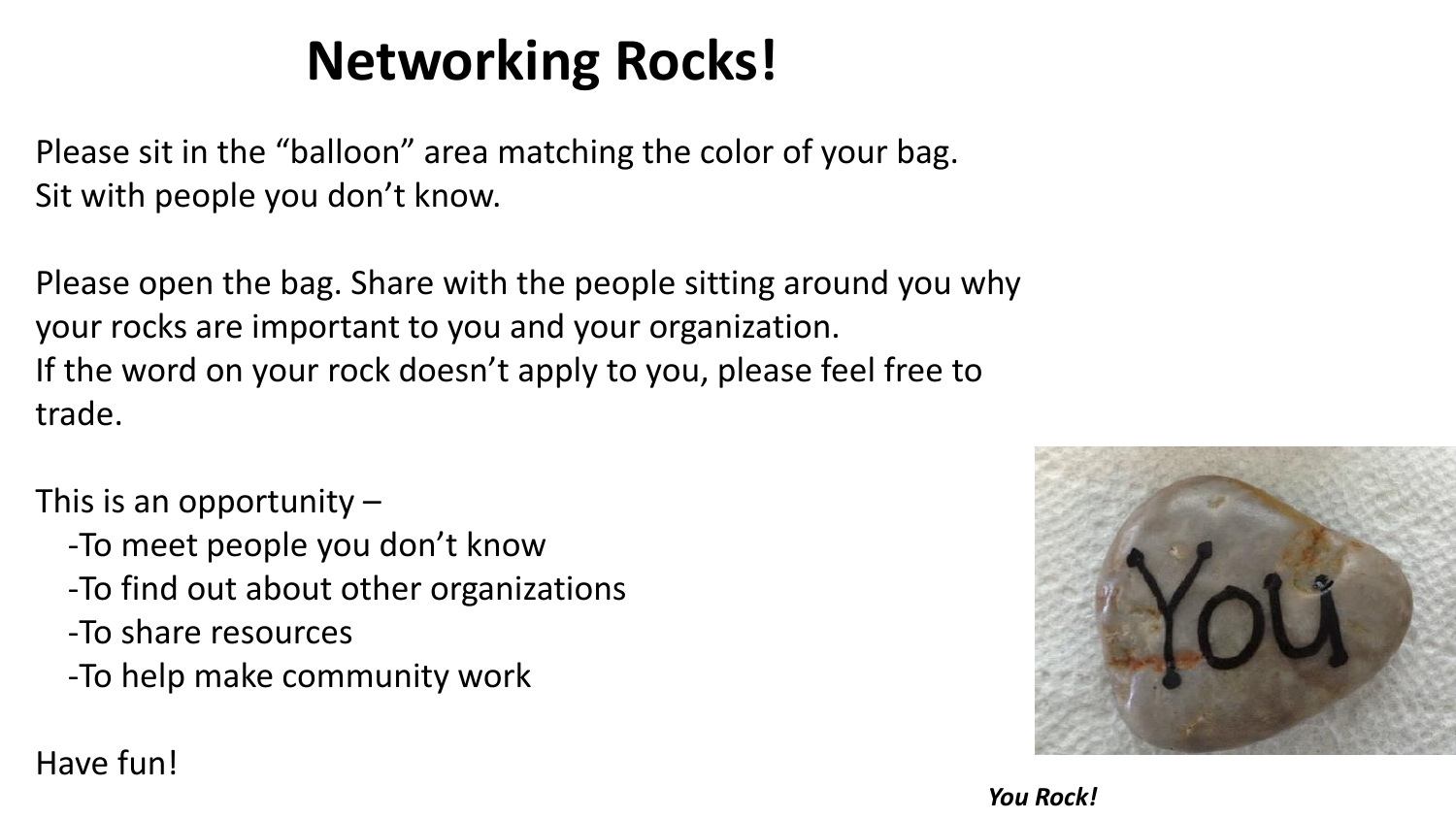*I alone cannot change the world but I can cast a stone across the waters to create many ripples* 

ind

*Mother Teresa*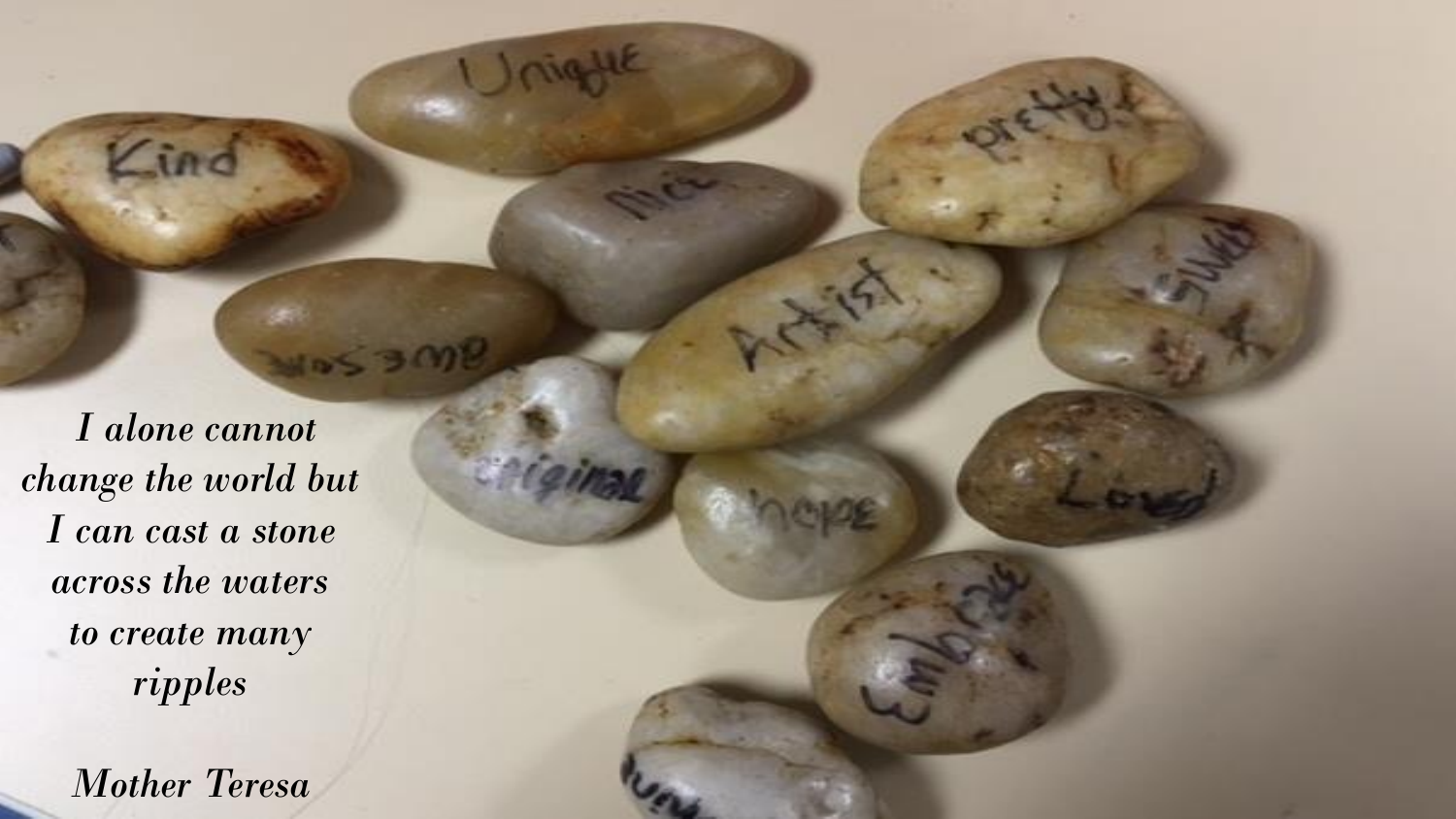*We create a ripple effect by what we do and who we are*

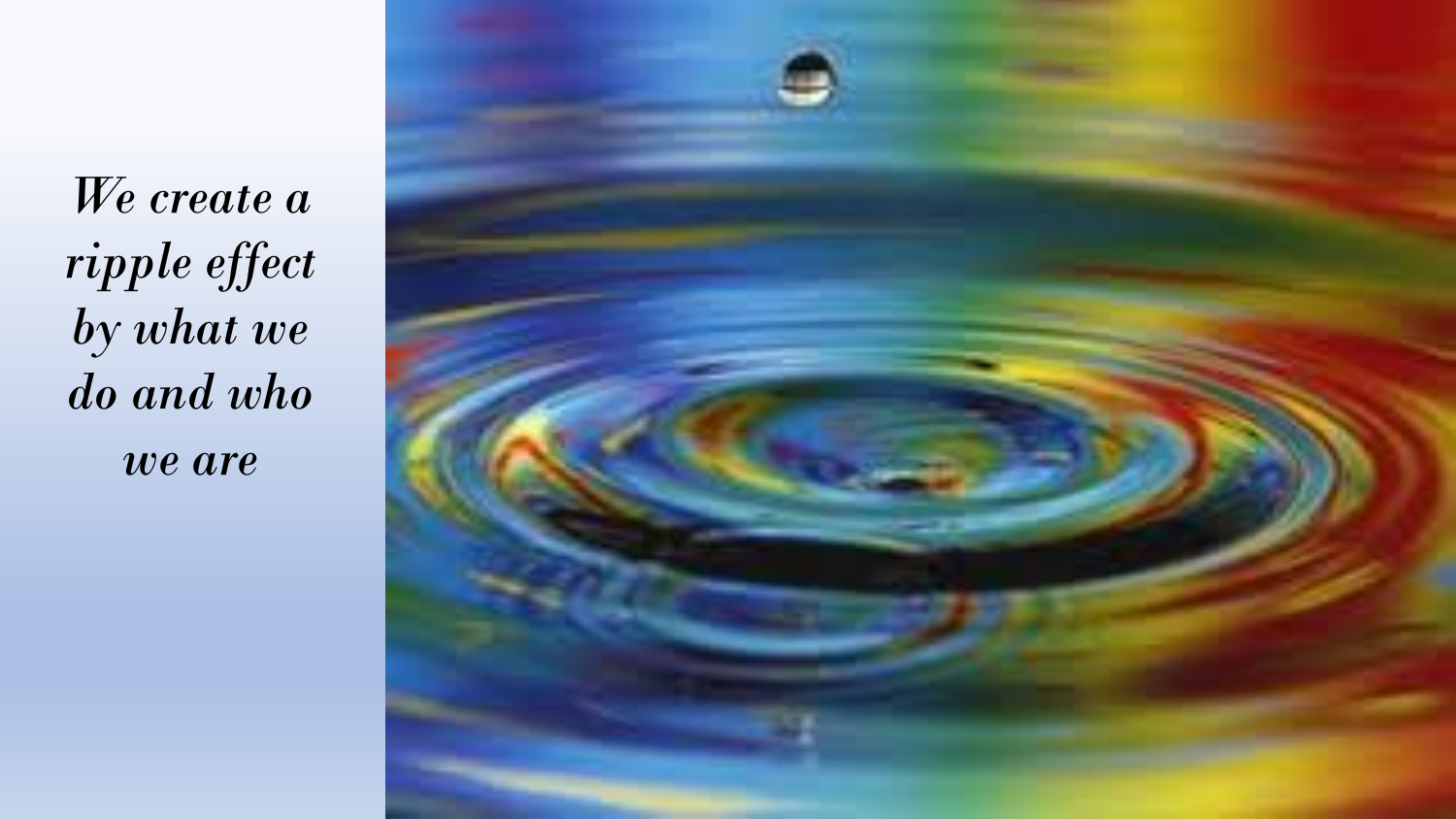*We need to be aware of our different impacts*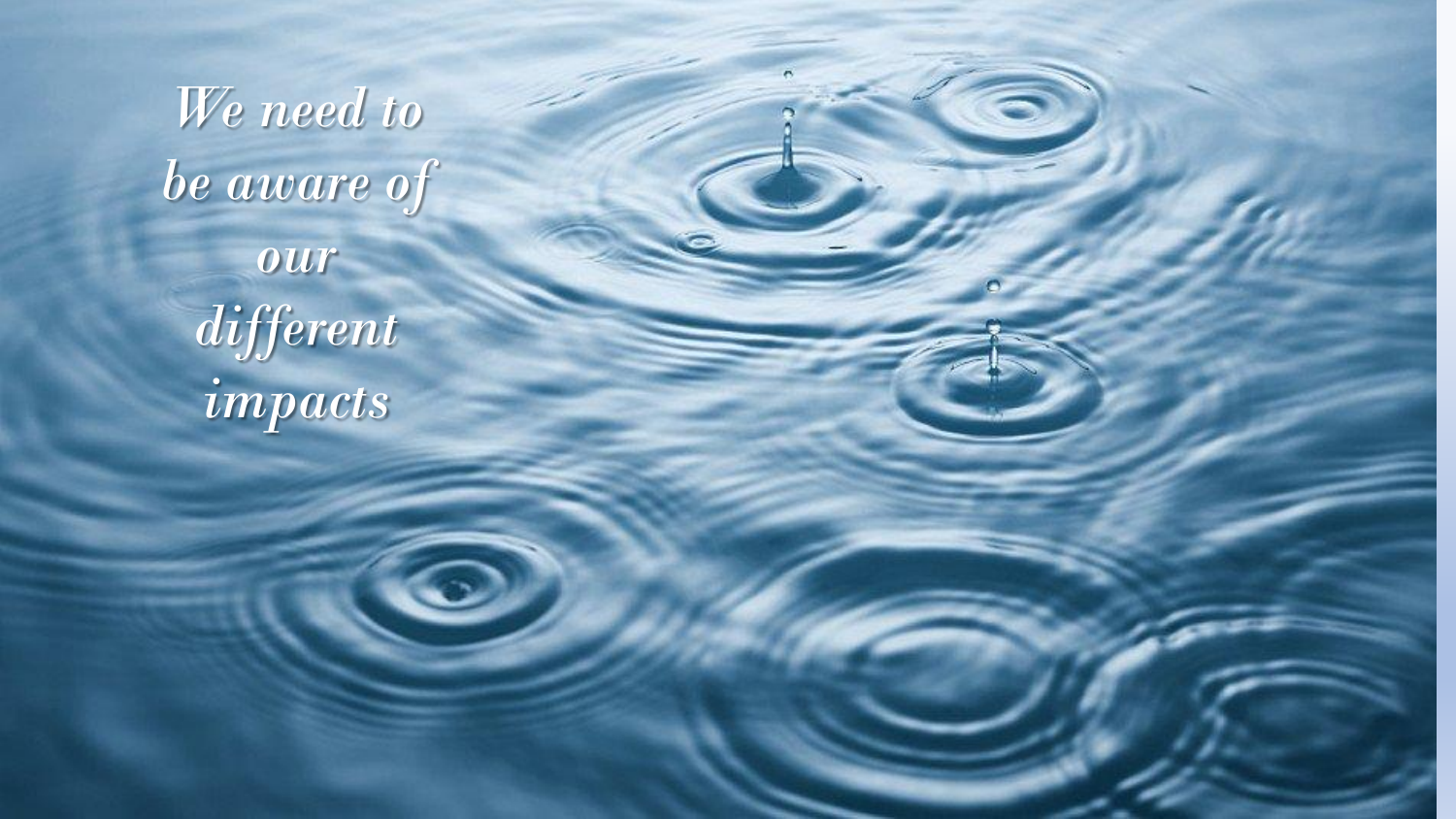*The smallest act can make a difference*

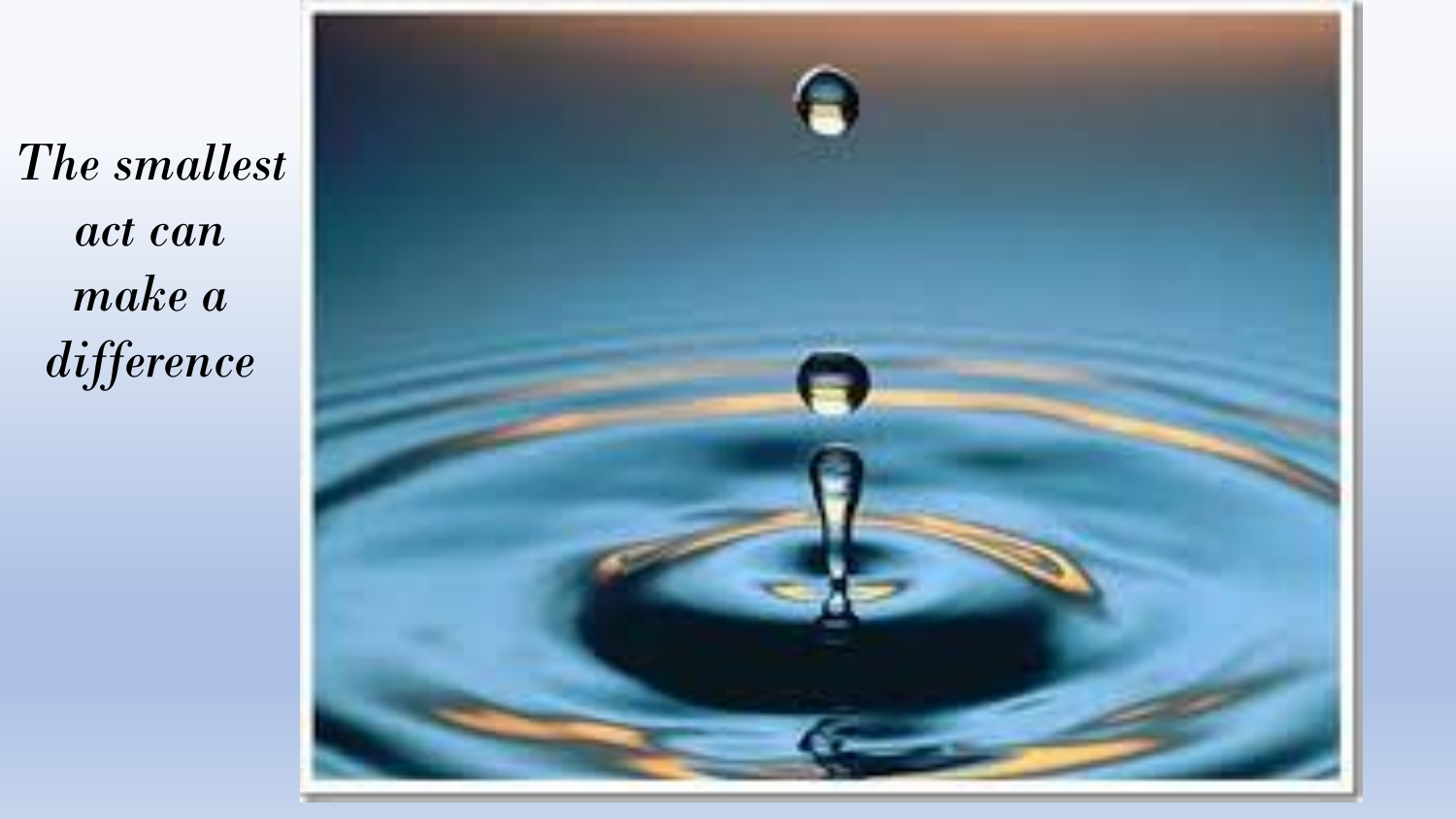*One positive act brings forward motion* 

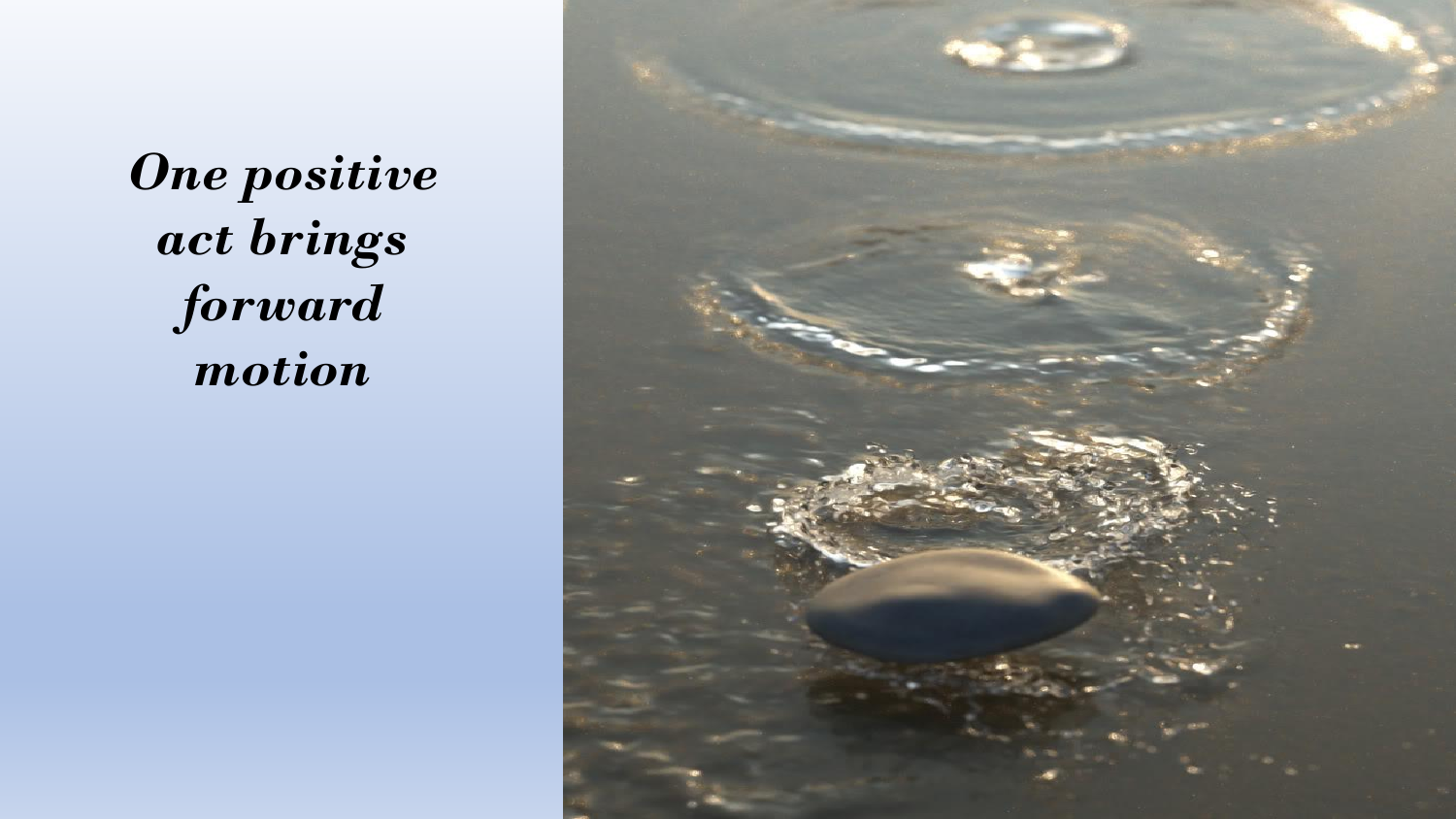#### *Bold leaps create momentum*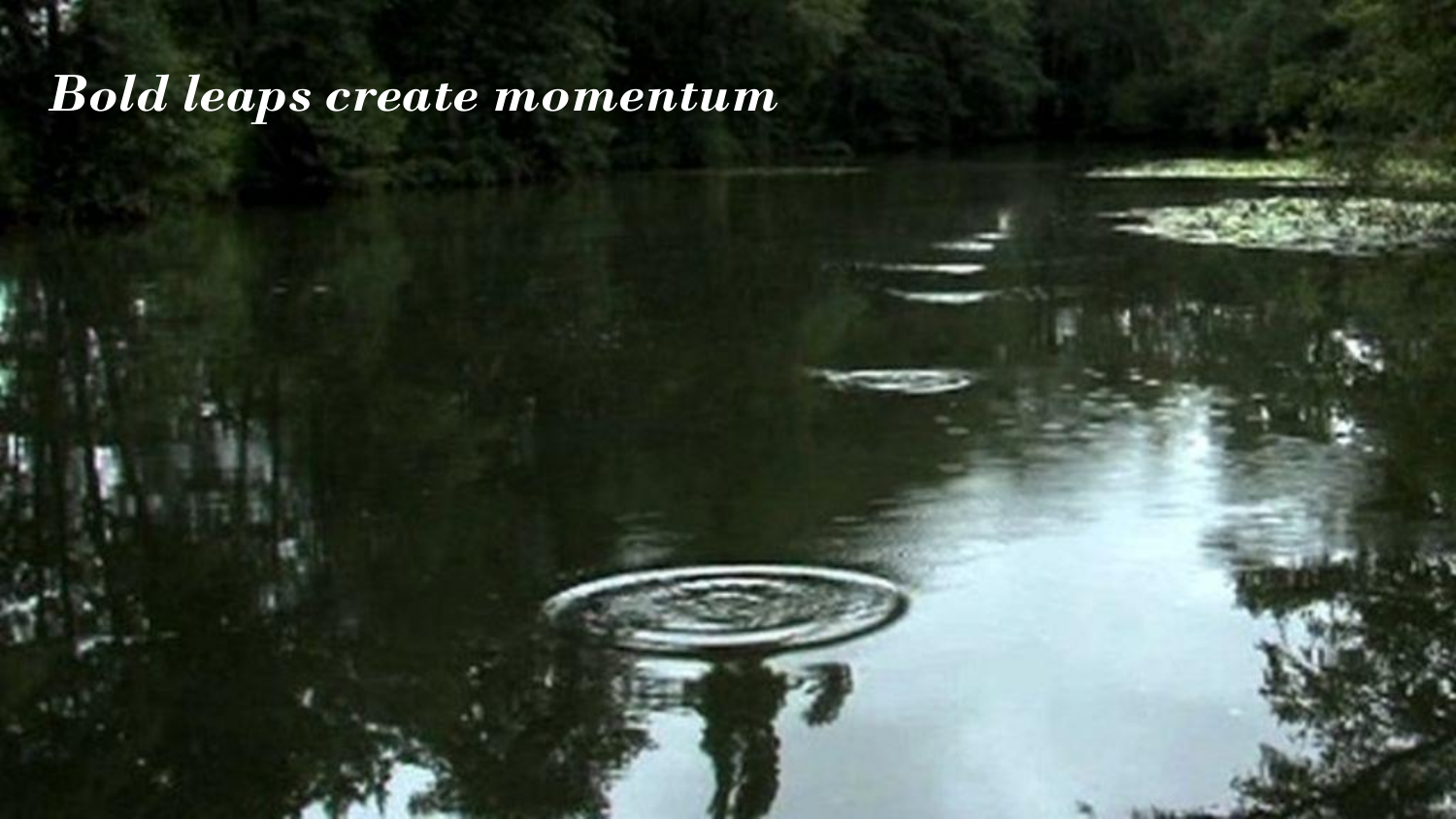*Volunteers make the time and have the heart*

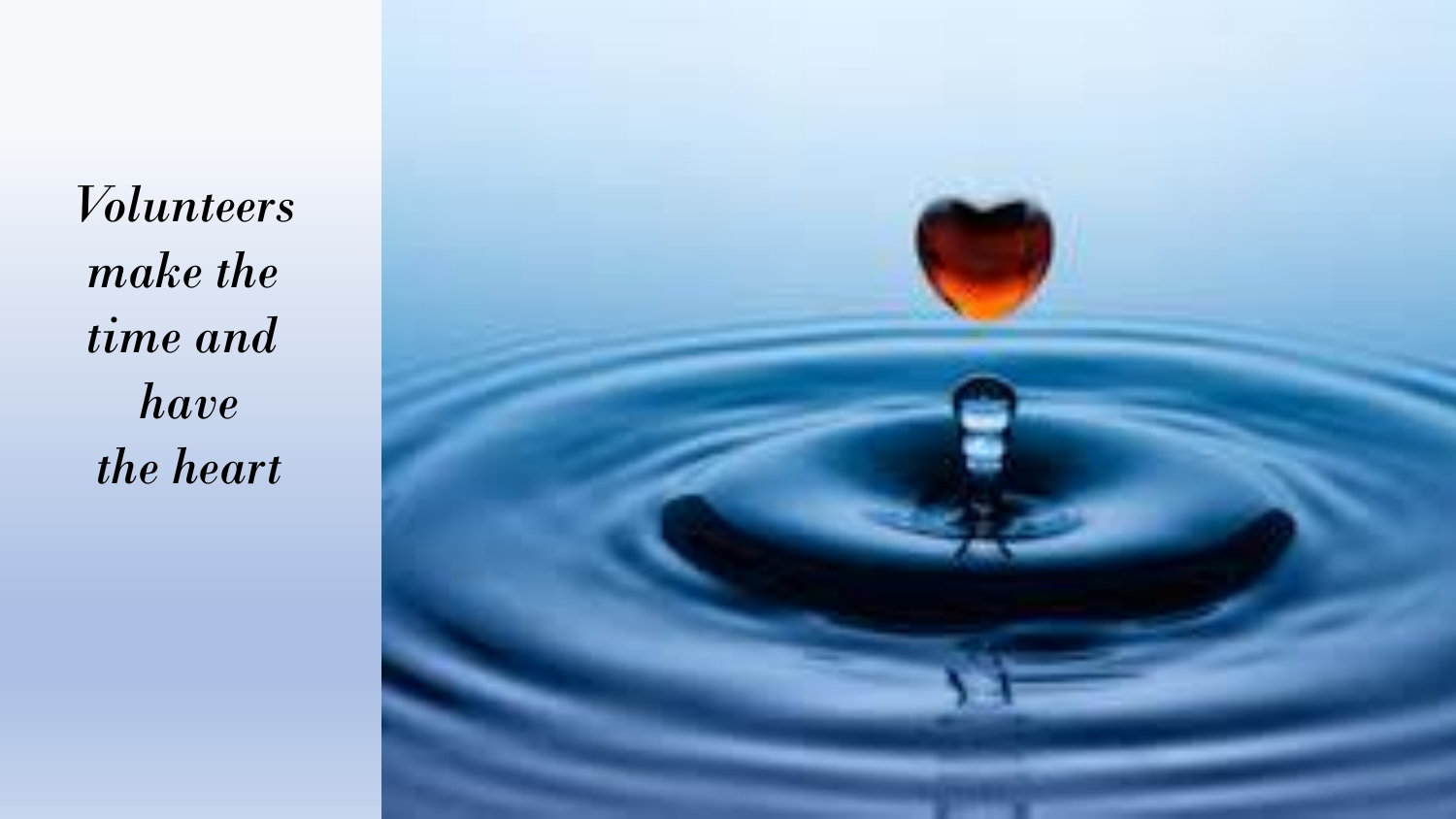*We may never truly know the reach of an act of kindness or the mark that it leaves on a life*



*Topaz*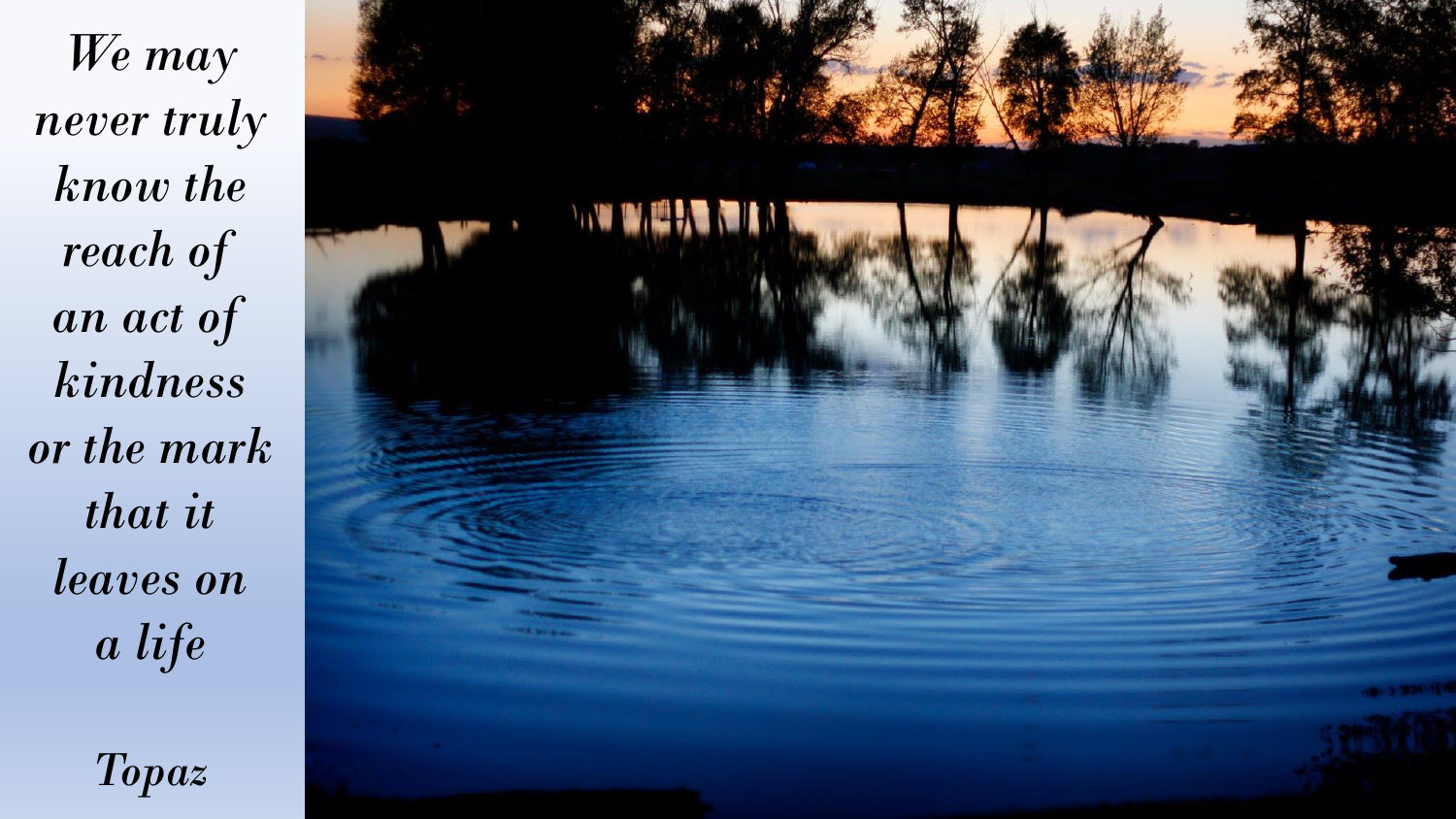*Words on our rocks create overlapping connections*

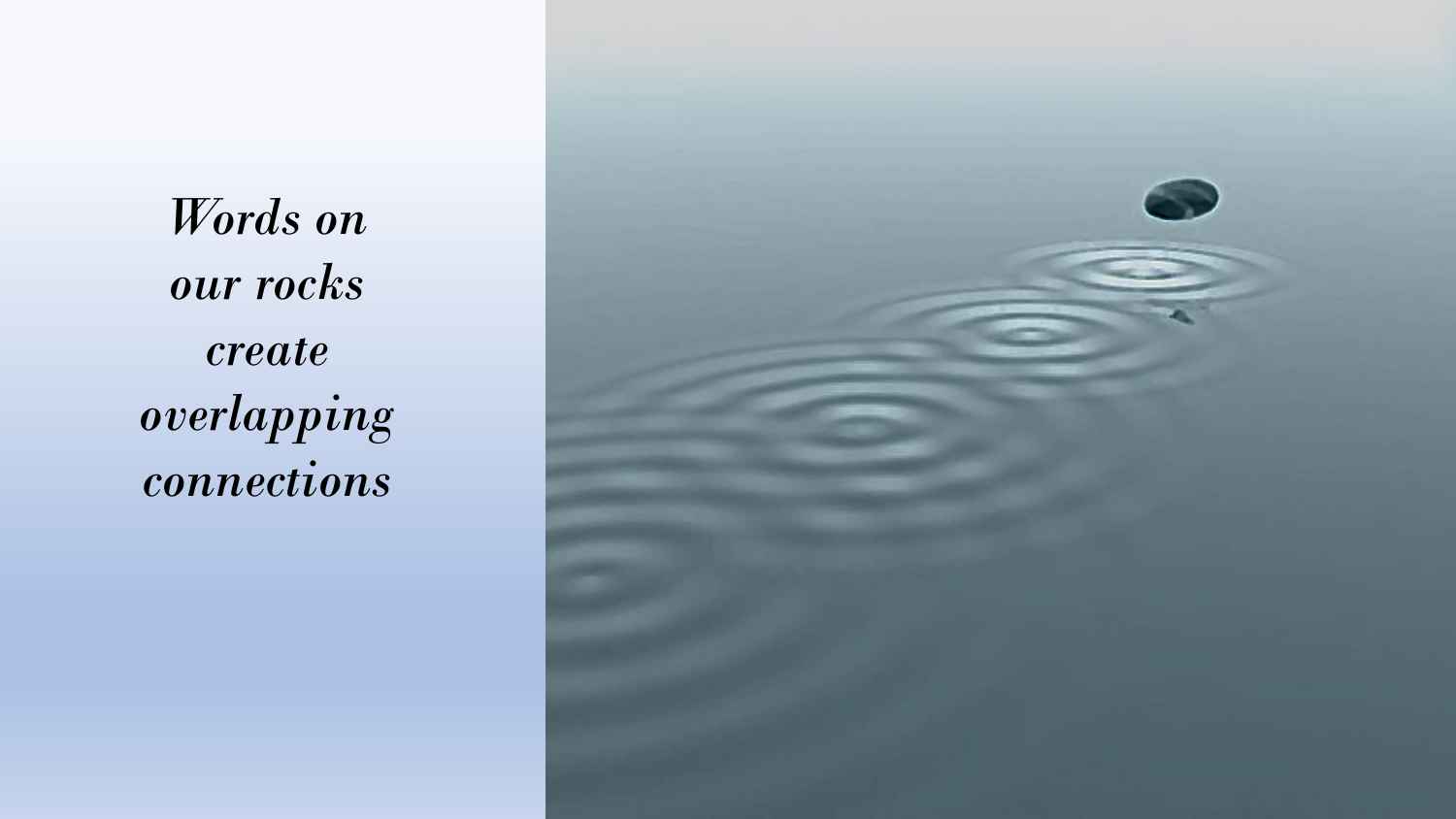*Each of us has a greater impact than we know*